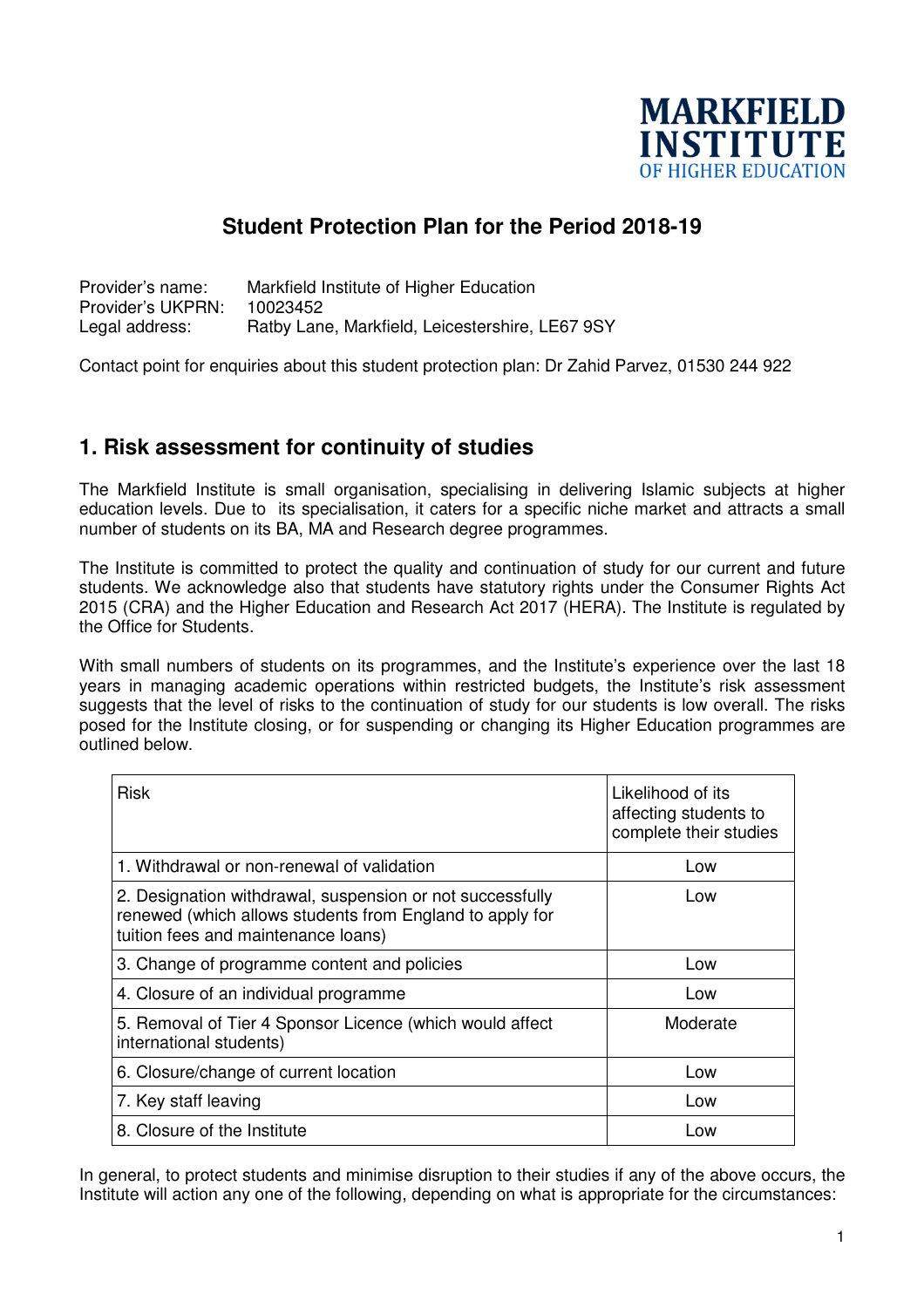- provision to 'teach out' courses for existing students;
- offering students an alternative course at the Institute via credit transfer;
- making arrangements for affected students to switch to a different provider without having to start their course from scratch;
- full or partial refunds will only be considered in special cases where the Institute is unable to support students with continuation of studies.

## **2. Measures to mitigate the risks**

Below we outline the measures in place to protect students where events may impact on the planned delivery of a course:

**Withdrawal or non-renewal of validation**: The risk of this happening and preventing our enrolled students from completing their studies is low because our validating University will give us at least oneyear's notice (or until the end of an academic year) according to our validation agreement. Our current students registered with the validating University will normally be permitted to complete their studies, subject to normal maximum timescales.

Please note, our Institute went through such a process when this last occurred (in Jan 2013) with our previous validating University. The University permitted us to continue teaching the current students until they successfully completed their studies. The current University (Newman University) also has a similar agreement with us.

If withdrawal or non-renewal of a validation notice is given by our validating University (at a time such as just before the start of an academic year) and any applicants who have not started their studies, but have been given an offer, the institution would assist them to find another HEI to start their studies with and return any fees taken.

**Designation withdrawal, suspension or not successfully renewed** (which allows students from England to apply for tuition fees and maintenance loans): The risk of this to the enrolled students is low because designation for the next academic year is normally renewed at least six months before the start of the year. However, in case of designation being withdrawn, the Institute will apply for teach out designation, allowing eligible existing students to continue to access student tuition and maintenance loans, including those making new loan applications, for the remainder of their studies while on their current programme, which was designated up to that point. Depending on the circumstances of de-designation, the institution will appeal the decision/make a new application for designation with a view to the restoration of this for the coming academic year. In the event of teach out designation not being granted, we will endeavour to transfer existing eligible students to an approved and designated alternate provider, should they so wish.

**Change of programme content and policies**: This risk of any programme changes preventing our enrolled students from completing their studies is low. Our validating University and our own quality assurance and enhancement processes might identify from time-to-time updates/changes to policies and programmes. When changes become necessary, the institution follows a set of procedures before they are actioned.

Programme changes (such as substitution of modules, or changes to module content or assessment methods) are approved by the validating University and are only actioned during the next iteration of a module, or when a new cohort of students start on a programme. This provides sufficient time to inform/consult students in the changes to be introduced.

Changes to policies/regulations will be considered at the Academic Board or course committees, where students are represented. The Students' Handbook will also be updated in light of any changes. New or revised polices shall apply to all students from the start of the academic semester following approval by the Academic Board or Senior Management Team.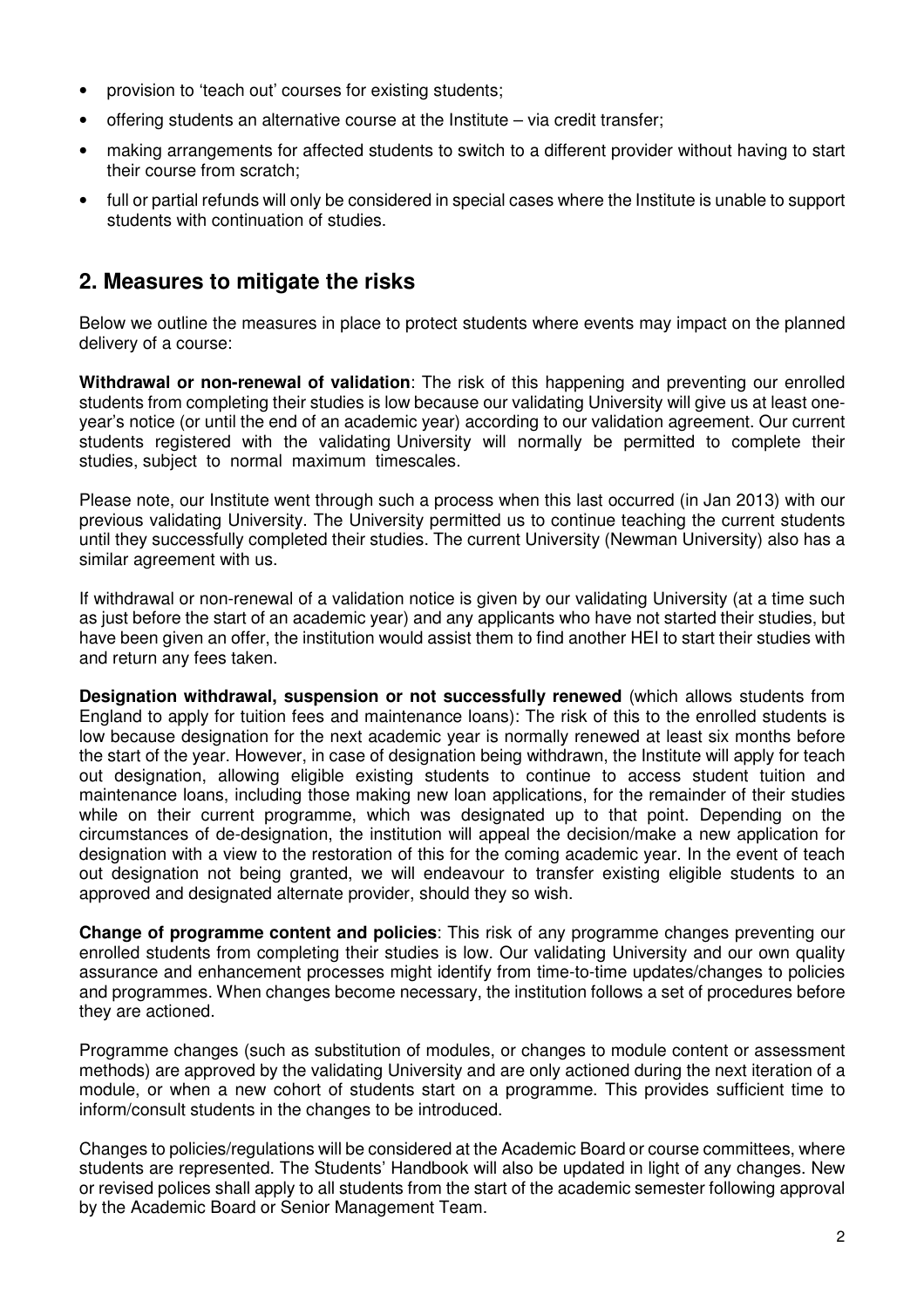**Closure of an individual programme**: A decision to close a programme should not prevent enrolled students from completing their studies. Such a decision may be made because of insufficient enrolments, student experience or resourcing perspectives. A closure of a programme is determined at the Management Board before the final approval of the validating University is sought.

In case of a decision being made to close a specific programme, where possible, the Institute will offer existing students a choice of two options:

- a) to continue on the original programme as planned and to be "taught out", where the Institute considers this to be a viable option on academic and student experience grounds.
- b) to continue on another similar programme at the Institute for this option, students would be able to transfer credits achieved from their current programme to the new one.

**Removal of Tier 4 Sponsor Licence** (which would affect international students): The risk of our Tier 4 sponsorship licence being withdrawn is moderate. The Institute has managed to secure its UKVI Tier 4 sponsorship licence since 2011. Over this period, it has put place robust policies and procedures to recruit, and monitor attendance and engagement of international students. However, there is always a risk of losing the licence due to possible errors affecting full compliance.

In case where our Tier 4 sponsorship is withdrawn, prospective international students who have made an application to study (but not yet started) will be contacted and assisted in securing a place at another HEI.

For students already studying with the Institute, the UKVI (in case a Tier 4 licence is revoked) generally gives a minimum of 60 days notice to students to find an alternative provider. However, the UKVI normally follows a process before they make a decision to revoke the licence (e.g. gives an opportunity to address their concerns or to challenge their decision and this can extend to many months). Students facing such as situation will be kept informed and consulted throughout this process. Current sponsored students will be contacted within two working days of notification of UKVI's decision, to advise whether they may continue under existing Institute's sponsorship or are required to return to their home country to make a fresh visa application. In the latter case, on request and where Tier 4 regulations permit, the Institute will endeavour to transfer the student to an approved HEI with a Tier 4 licence.

Also, depending on the circumstances, the Institute will appeal the decision/make a new application for a Tier 4 license with a view to the restoration of this for the coming academic year.

**Closure/change of current location**: The risk that the Institute will no longer teach at its current location is low. Currently, we are located at a campus owned by the charity that established this Institute. The charity is committed to ensuring that the Institute continues its operations at the same location, as it has done for the last 18 years since the establishment of the Institute. Unless taken on the grounds of emergency relocation due to unanticipated events, the Institute undertakes not to close operations on its current site. If the Institute does need to relocate for any reason, it will endeavour not to do so while teaching is underway for the academic year, and allow time to ensure students are engaged in the process. The Institute is committed to communicating any changes to students as early as possible, with clear information and options.

**Key staff leaving:** The risk that we are no longer able to deliver material components of our courses is low because we design our modules to be taught by integrated teams of academic staff. The Institute maintains resilience in its academic staff teams and the risk to students of provision being curtailed due to absence remains low. However, loss of staff may impact upon our delivery. We will always try to minimise the impact on our students and give notice where this is possible.

Staffing risks include those associated with under-performance, illness and early departure. Our approach to mitigate risks will depend on the nature of the problem, and whether it is a planned or unplanned event. Planned losses include redundancies, strikes or restructuring. Unplanned losses include a specialist lecturer leaving to take up another post in a different institution, or an unexpected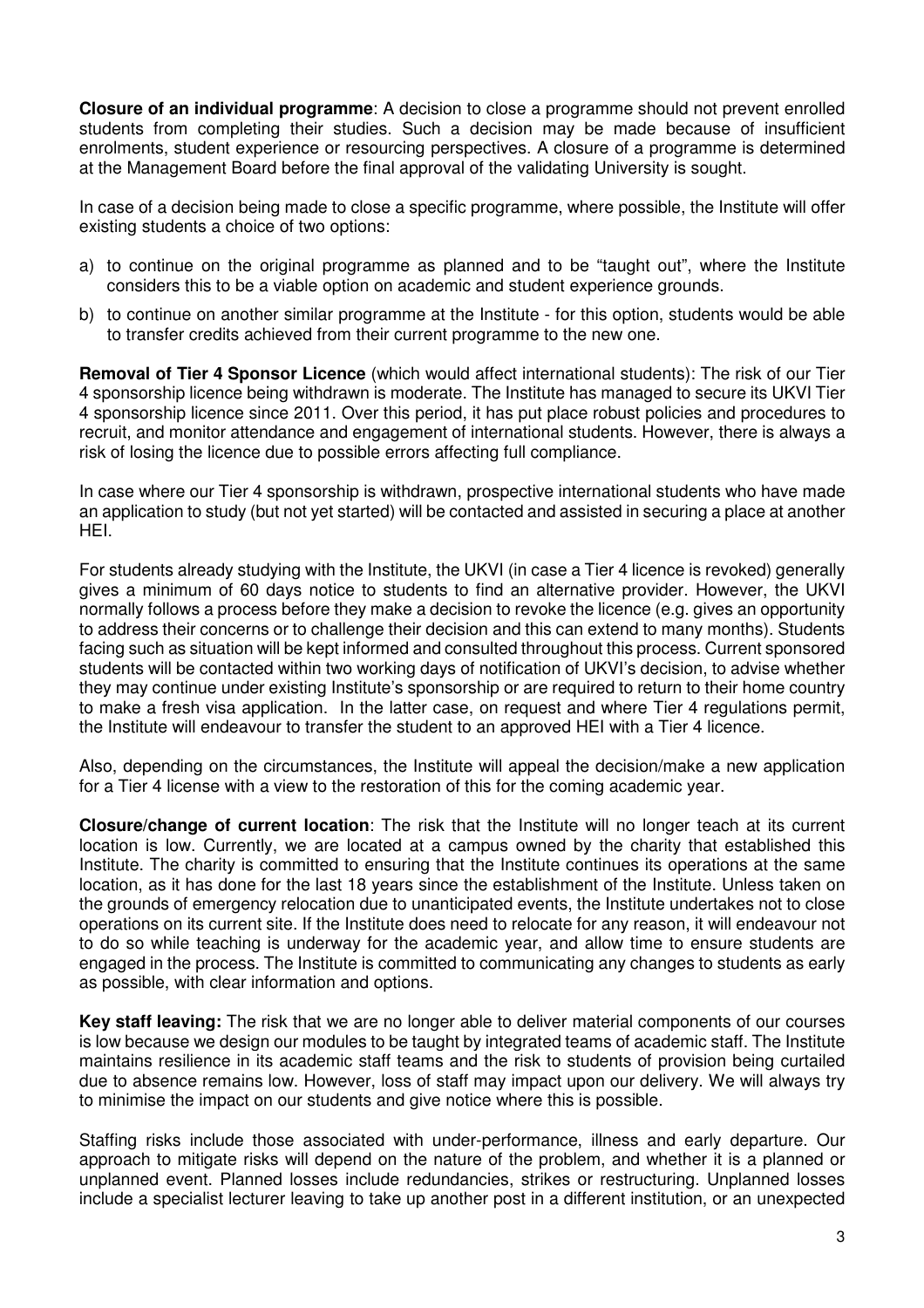death. In each case, an impact assessment and an appropriate action plan would be drawn up and include any of the following actions:

- Providing cover from existing staffing:
- Draw on existing copies of course materials to support temporary cover staff in taking over the teaching;
- Identify and draw on our established relationships with a network of specialists in our subject areas on a temporary basis before permanent appointments can be made;
- Succession planning.

**Closure of the Institute:** An extreme set of events may lead to the prospect of the Institute being closed or a decision taken to exit the higher education market. This may be triggered, for example, by the Institute becoming insolvent or through falling student demand, withdrawal of validation, or for regulatory reasons.

If this was to occur, we will endeavour to assist on-course students to complete their studies. Those who are on part-time studies or have longer course durations (such as the BA students), we will endeavour to teach them to the end of the academic year and then assist them to transfer to alternative HEIs teaching the same or similar courses. In all cases, we will work with the students and the validating body to place students with the approved alternate providers.

#### **3. Refund of tuition fees and other relevant costs when the Institute is no longer able to preserve continuation of study for one or more students**

Our policy on refunding tuition fees and providing compensation is covered in our new contract with students (Terms and Conditions of Offer). The policy covers situations where the Institute is no longer able to preserve continuation of study for one or more students. However, it is considered that such circumstances are of low risk. Should such circumstances arise, this policy sets out how affected students may claim a refund of fees and/or appropriate financial or other compensation. The Institute considers refunds and compensation to be a remedy of last resort and is committed to using its best endeavours to ensure all students are able to continue and complete their studies. The policy also clarifies that the Institute is not liable for events outside of its control, as set out in the Terms and Conditions of Offer.

Our policy covers all students, whether they are in receipt of a tuition fee loan from the Student Loans Company, or those who pay their own tuition fees, or those whose tuition fees are paid by a sponsor. In all cases, tuition fees and other costs will only be refunded to the original fee-payer/sponsor (whether Student Loans Company, individual student or sponsor of a student). Also Refund means the repayment of sums paid by a student to the Institute or an appropriate reduction in the amount of sums owed in future by the student to the Institute. This could include tuition fees and other course costs; however, accommodation costs are not included as accommodation is not provided by the Institute directly. In addition to refunding tuition fees (after appropriate reductions), the Institute also commits to honour student bursaries, compensate for tuition costs where students have to transfer courses or provider.

For postgraduate research students, in circumstances where a supervisor leaves the Institute, we will always endeavour to request the same supervisor to continue supervising after leaving (which we have successfully done in the past) or to seek to ensure that alternative supervisory arrangements are put in place to allow for the completion of the programme of research. However, if this is not possible and students are forced to withdraw from their studies they may claim a refund of fees and/or appropriate financial or other compensation. The Institute will not compensate students who personally elect to move to another HEI with their original supervisor or reject any reasonable offer of alternative supervisory arrangements unless they can evidentially demonstrate that these are in fact manifestly unreasonable. If a student has to withdraw from the Institute due to above reasons and does not transfer to another HEI to continue their research study, the student may apply for compensation.